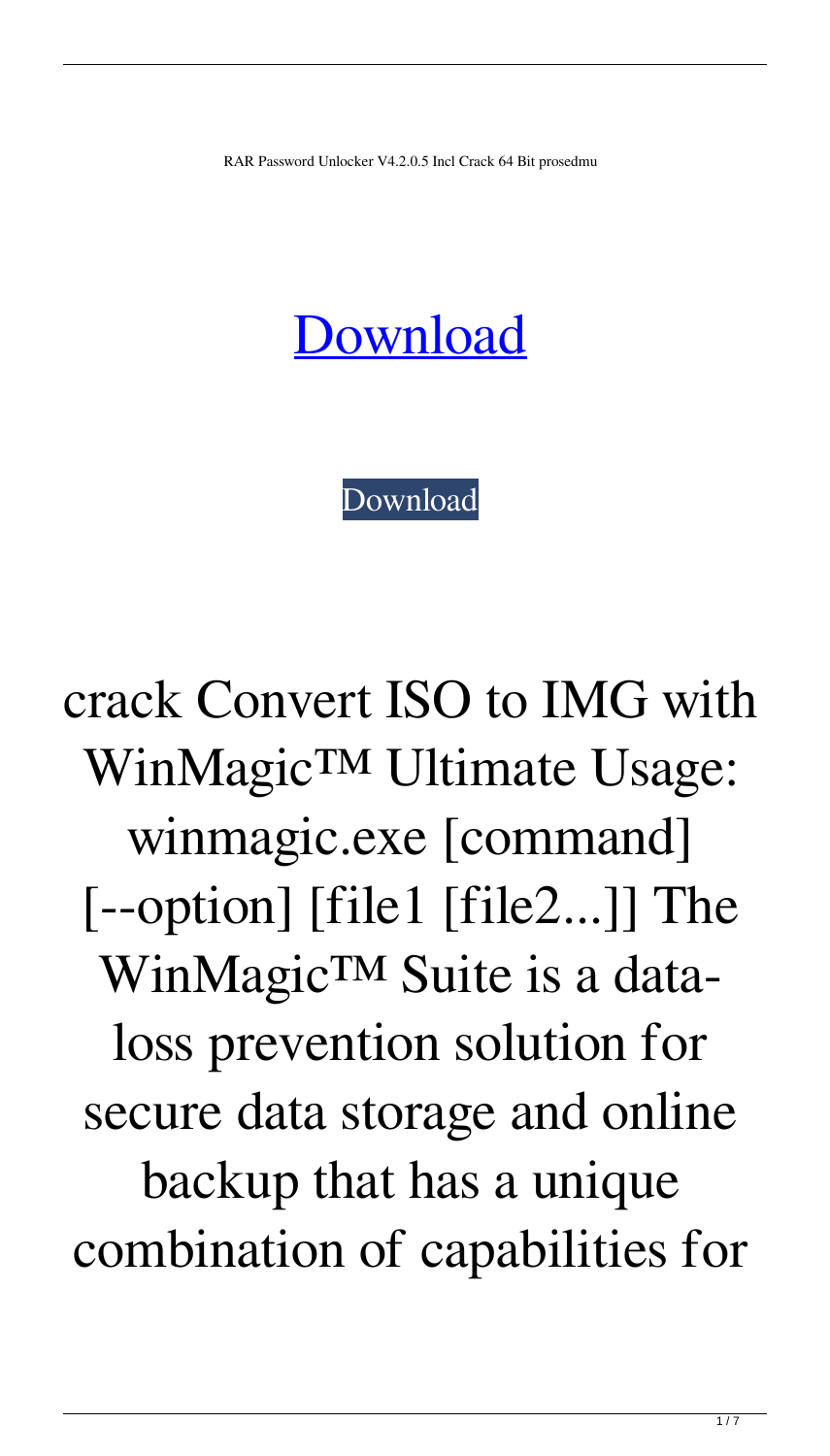protecting information, including sensitive data, and managing data access for remote or mobile users. Menu About WinMagic™ Ultimate WinMagic™ Ultimate is a dataloss prevention solution for secure data storage and online backup that has a unique combination of capabilities for protecting information, including sensitive data, and managing data access for remote or mobile users. WinMagic™ Ultimate provides security for data on computer hard drives and network shares,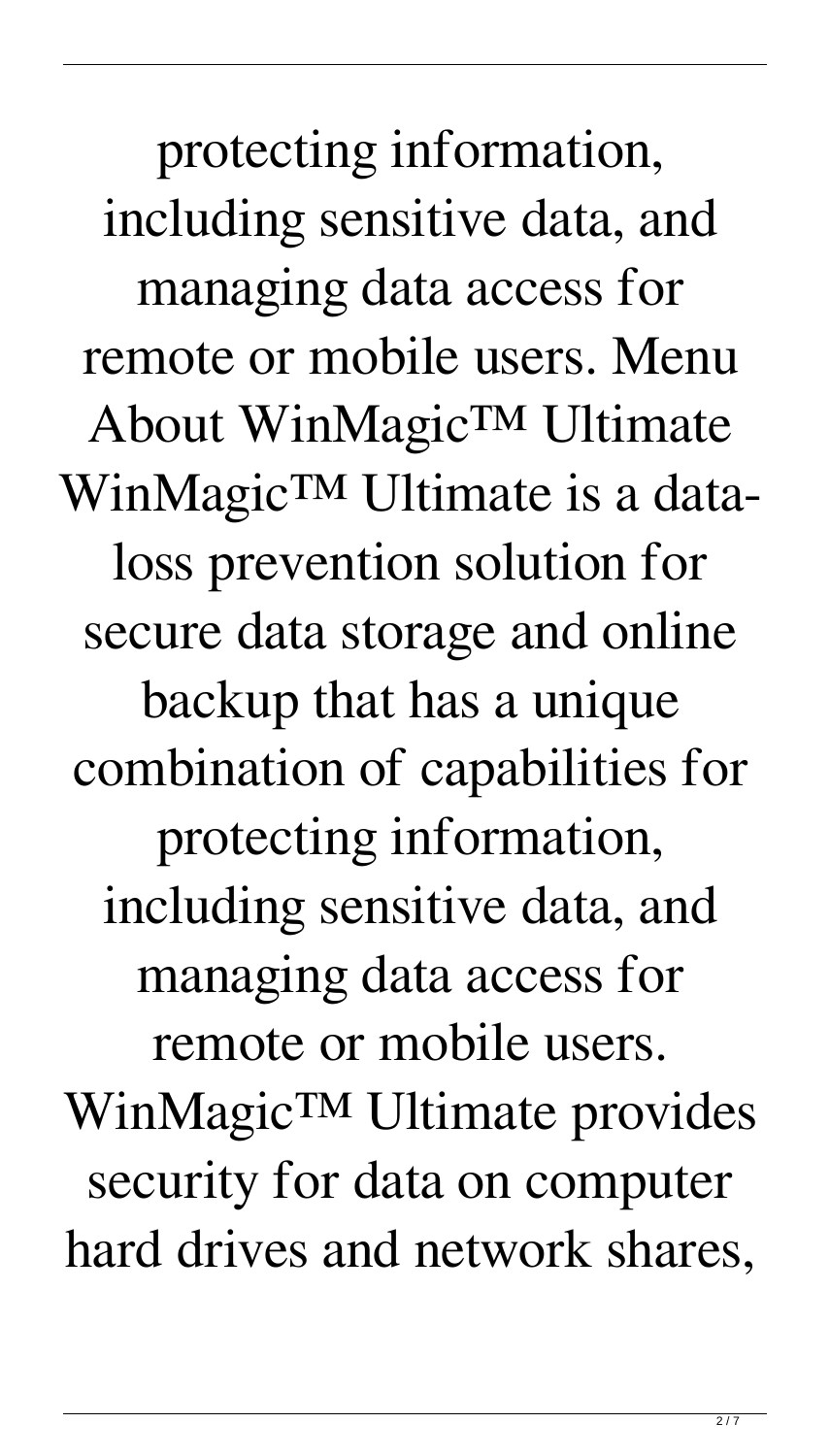encrypted with industry-leading encryption technologies. WinMagic™ Ultimate has: Intuitive interface, including local or networked use, that supports both Mac and Windows platforms. Thin client interface that makes it easy to use and manage data from any type of computer, mobile or smart phone. Complete package, including the product itself, a collection of client-side utilities, and the WinMagic<sup>TM</sup> Network Backup solution for network-based backup of computers and servers.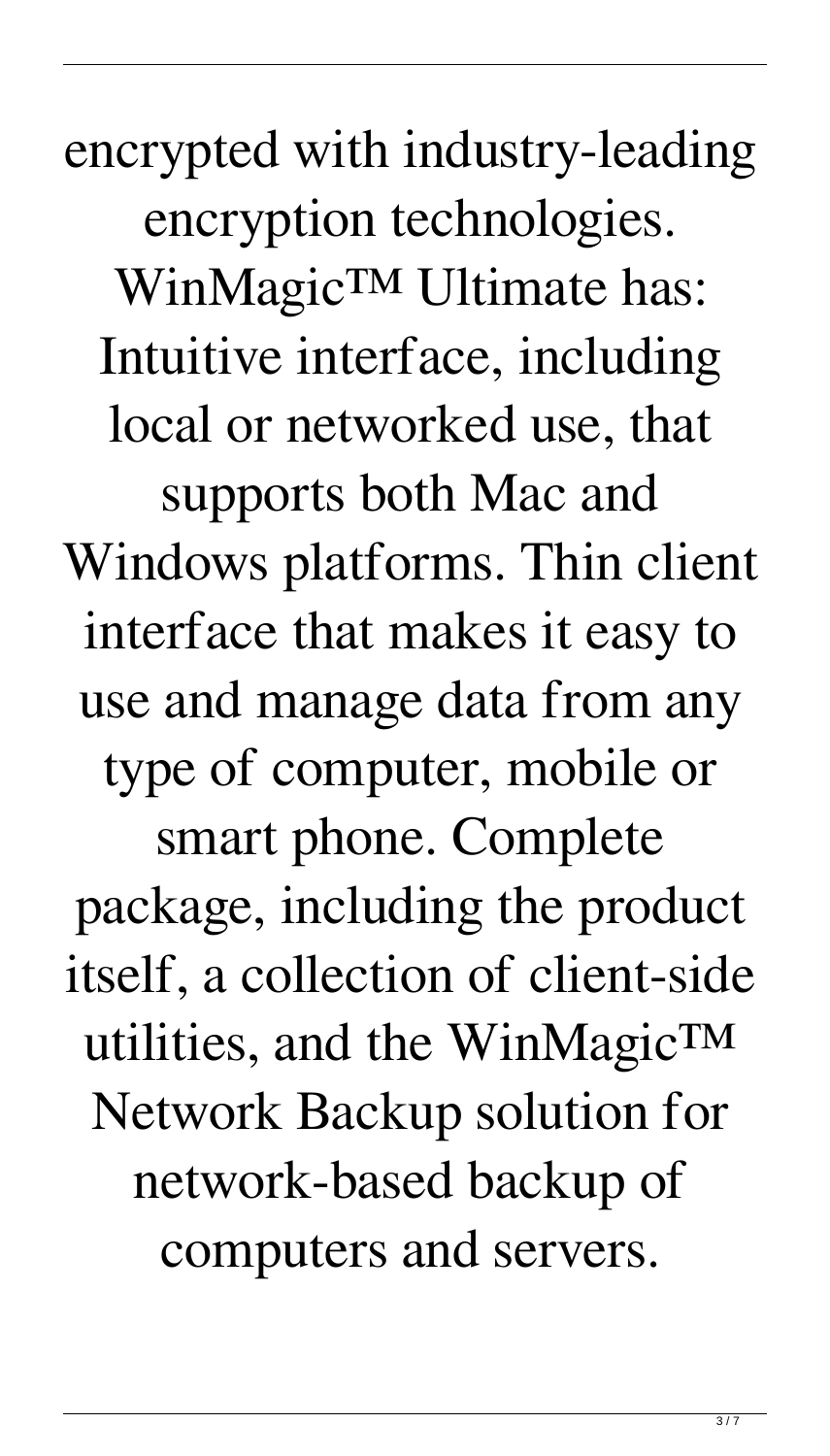Windows and Mac System Requirements Running WinMagic™ Ultimate requires Windows XP Service Pack 2 (SP2) or later, or Mac OS X version 10.3.9 or later. To use the product, the user must have administrator permissions on the computer. Also, you need to have some free disk space on the storage device to be backed up. The amount of free space depends on how many files or folders are contained in the disk image you create. WinMagic™ Network Backup Using WinMagic™ Network Backup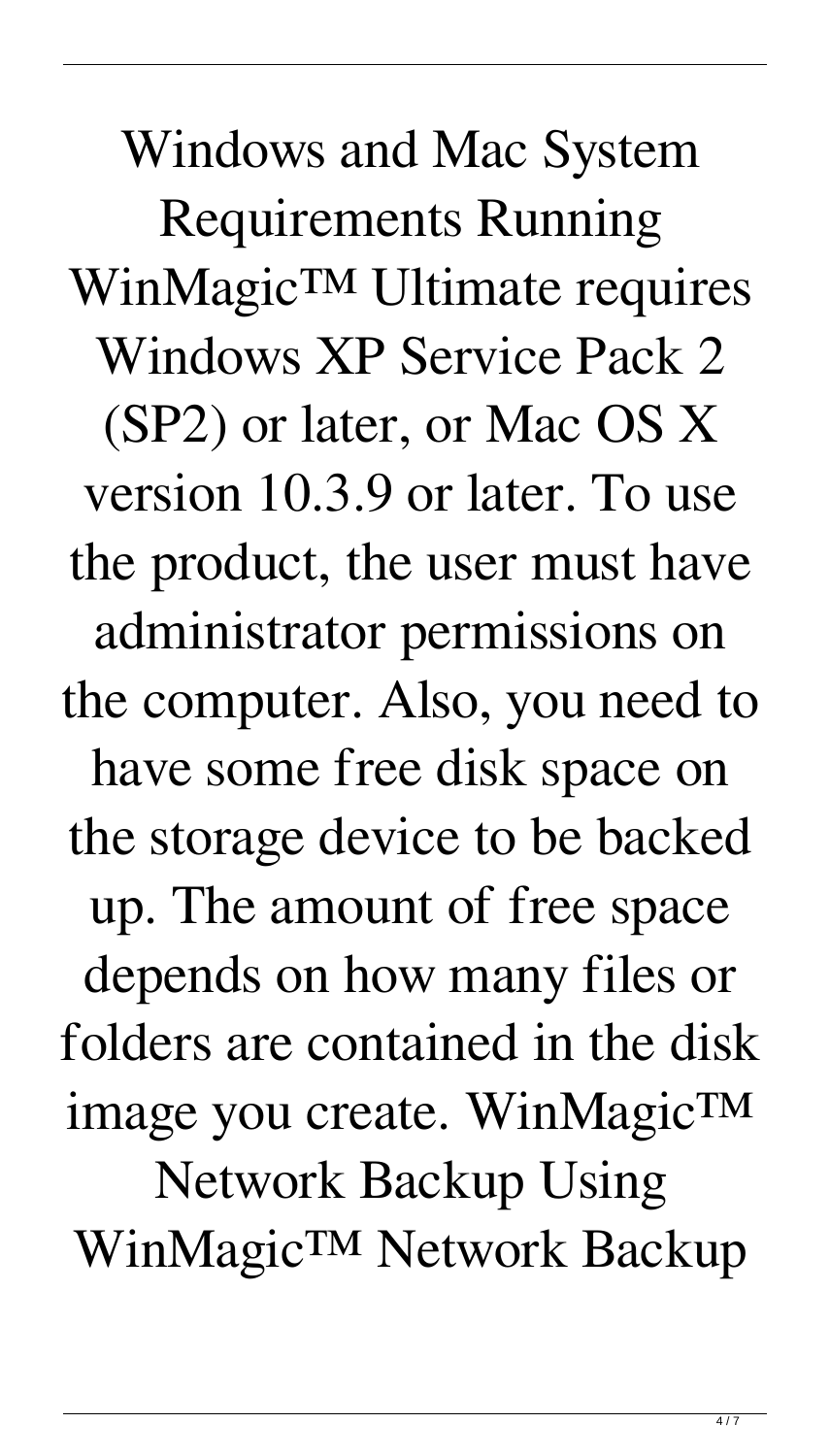gives you complete control over the process of backing up your computer to a secure cloud. WinMagic™ Network Backup is a data-loss prevention solution that enables you to access and control your backup data at any time, from any device. The three components of WinMagic™ Network Backup are: WinMagic™ Host Server WinMagic™ Cloud Portal WinMagic™ Client Running WinMagic™ Host Server gives you complete control over the process of backing up your computer to a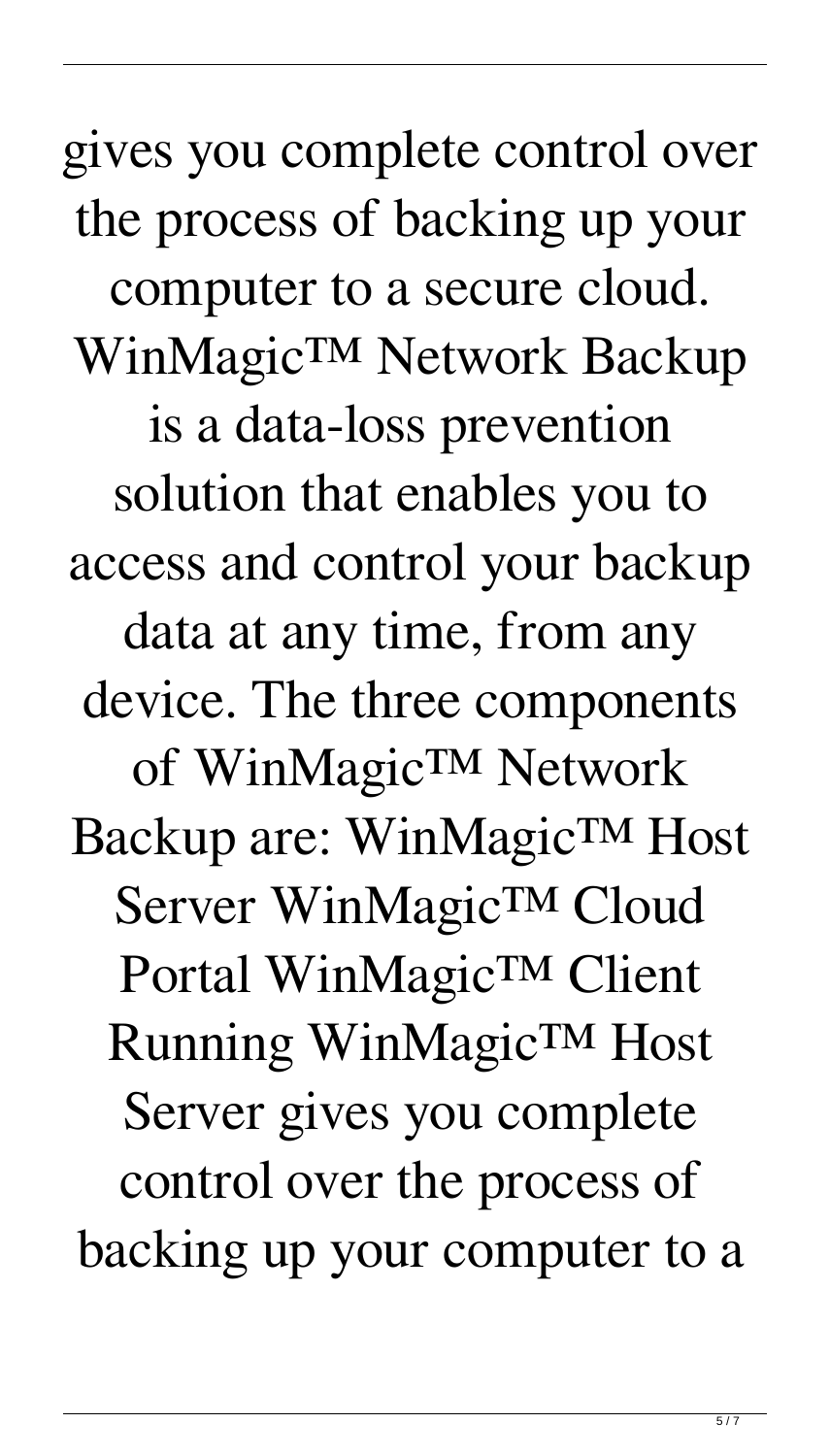secure cloud. WinMagicTM Host Server can be a virtual machine, available in the cloud. The WinMagic™ Host Server virtual machine is available in the cloud as a public instance, or

September 11, 2009 - Windows Vista in Portuguese (64-bit) ... Attack Toolkit v4.1 & source code included ... Advanced Instant Messengers Password Recovery v6.4.1 ... Advanced PDF Password Recovery v4.0.1 ... Advanced IP Scanner v2.4 11 Sep 2009 ... Download